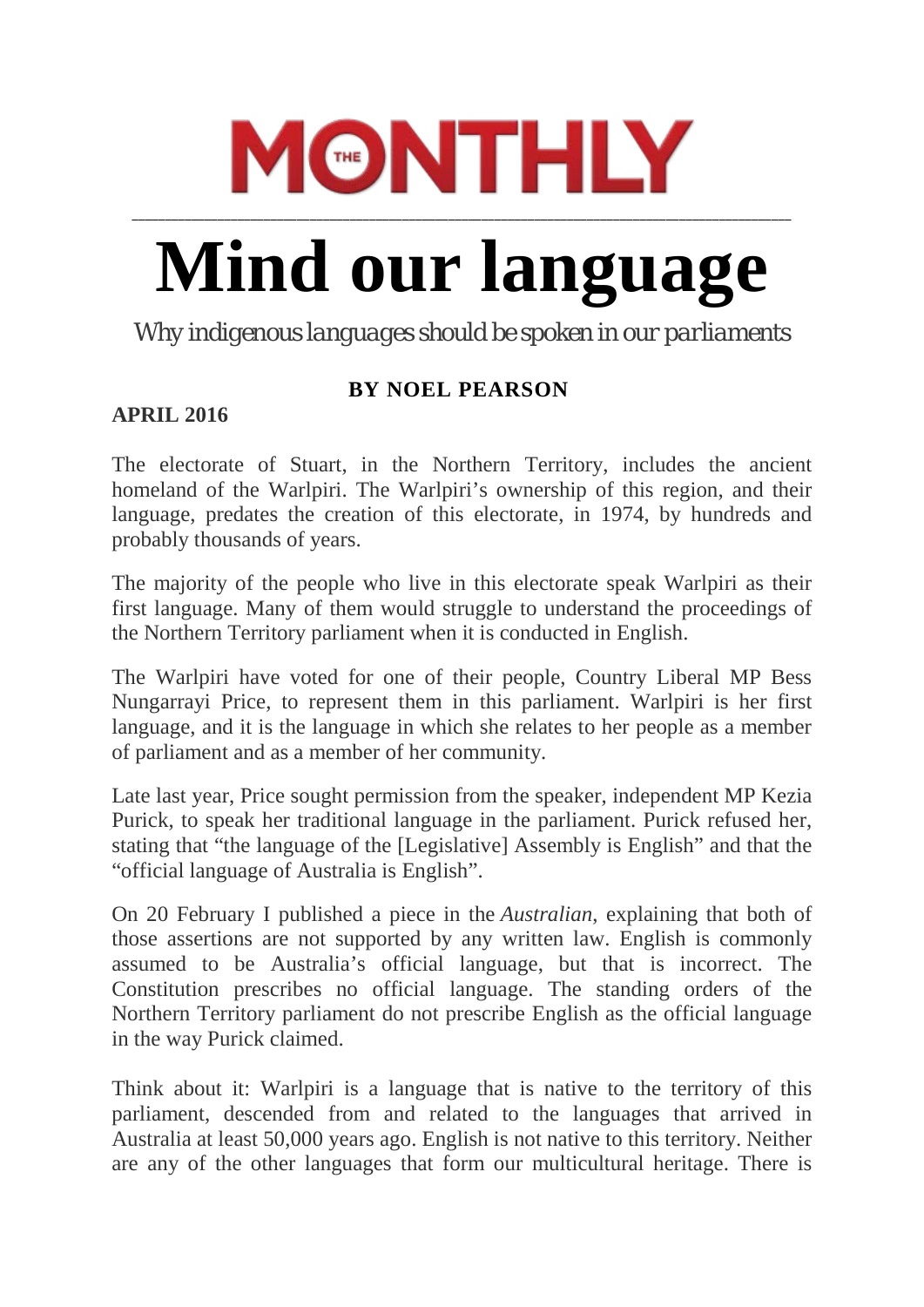something fundamentally undemocratic about the exclusion of a native language of native electors from such a parliament. That we don't understand this as a democratic problem speaks to how much we automatically and thoughtlessly exclude people like the Warlpiri from our notions of democracy.

The Bess Price story came to light soon after Prime Minister Malcolm Turnbull presented his 'Closing the Gap' report to the federal parliament in February. He began with a preface in another of Australia's great ancient languages, Ngunnawal, the language of the land upon which Parliament House sits in Canberra. The prime minister demonstrated the just position on whether indigenous languages should be spoken in Australia's parliaments. It is only right that Australians speak Australian languages. There is something basically wrong if a language predating the existence of that territory and its parliament has no place in its deliberations.

In the *Australian*, I argued that if the standing orders of a parliament prohibit the use of Australian languages, then they should be changed to specifically permit it. The parliament should make translators available in the case of prepared speeches, and the MP speaking in a traditional language should be required to provide an English translation of what they have said.

I also explained that, as a member of the Expert Panel on Constitutional Recognition of Indigenous Australians, in 2012 I advocated that a provision be inserted into the Constitution recognising English as the national language of Australia, and recognising the traditional Aboriginal and Torres Strait Islander languages as Australian languages.

The reaction from the readers of my *Australian* piece was as if a great red sludge had erupted from an unfortunate antipodean orifice, spewing vile cowardice and obscurantism on a subject that should have merited proper debate and difference.

Jason was one of the few who saw the merit in formal recognition of indigenous languages. "Good article Noel," he said. "This conservative agrees. Too many languages the world over have been lost."

Allan, however, was unpersuaded by Jason's observation. "And the point of keeping them going is??????"

Most of these respondents wrote with appalling spelling and grammar. They clearly required remedial instruction, with particular emphasis on comprehension, in the language they were so anxious to defend. I could have readily recommended an appropriate program.

"Should we still be speaking Elizabethan English then?" Jason continued, pointing out that, as a person of Norwegian descent, he's worried about having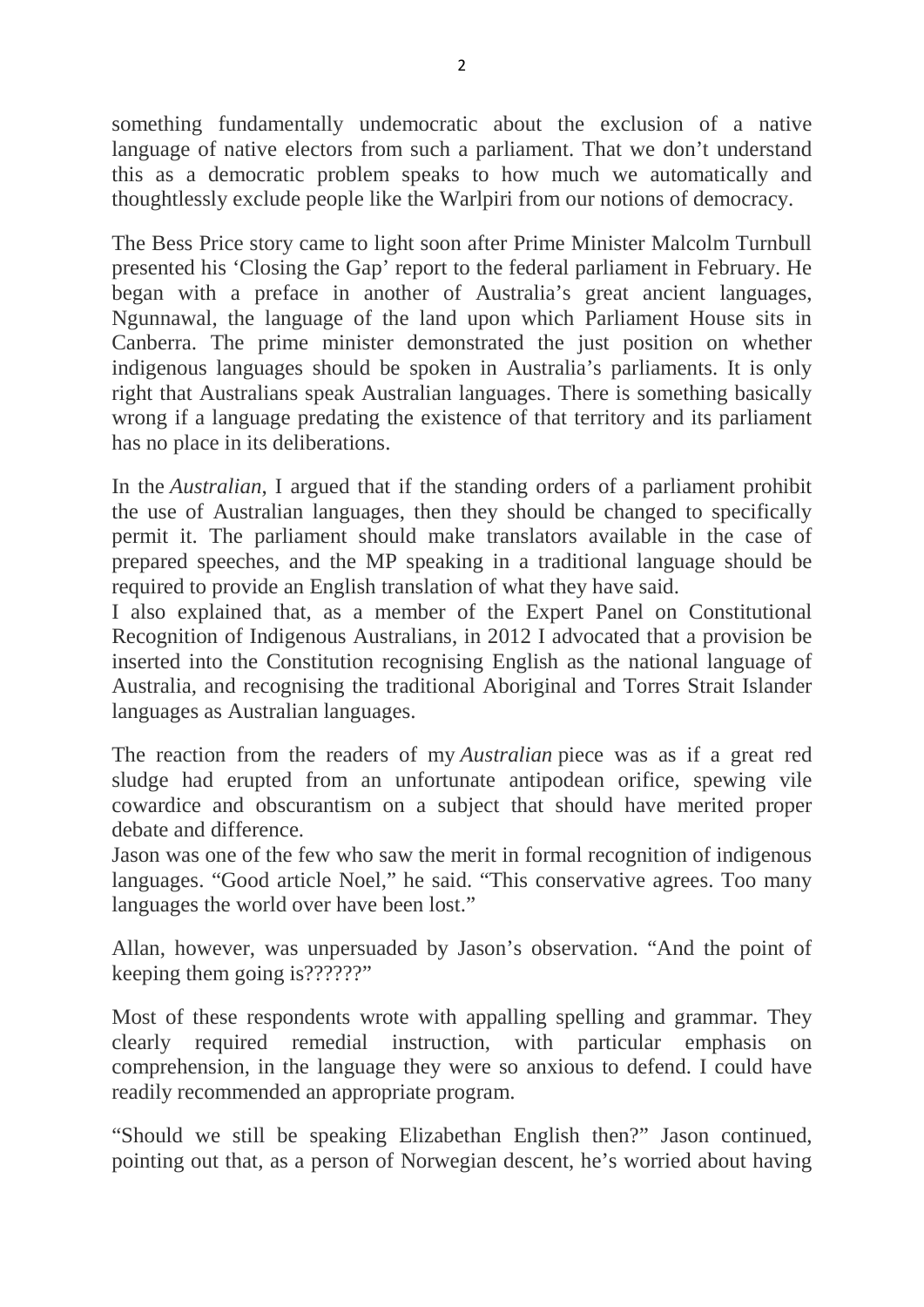to speak Old Norse. The point that Bess Price and I, and many other indigenous people, do in fact speak indigenous languages as part of our contemporary life seemed lost on Jason. Equally lost was the point that Australian children routinely study, perform and speak Elizabethan English when dealing with Shakespeare's classics. We learn the ancient culture of England, but the ancient culture of our own land is denied to most Australians. We miss out on learning indigenous languages and stories, which carry all the imagination and drama of Shakespeare's epics.

One commenter challenged me to submit my next article in my native language. Tony interjected that the article would be a "blank page". "There is no written indigenous language," Robert E proclaimed. Robert is obviously ignorant of the numerous translations of the Holy Bible in Australian languages, and the thousands of indigenous readers and writers of native languages across the country. "I think dictionaries & grammar books have been published for some of the languages," said Bruce, a lone voice of caution.

Garry said it's "about time Aboriginals joined us an equal Australians", because he is "fed up subsidising their indolence".

John calmly asked us to "JOIN THE REST OF THE WORLD AND ENTER MAINSTREAM AUSTRALIA and STOP THE VICTIM CARPING".

David tackled the tough issues. "What would happen if an air traffic controller began speaking to an incoming aircrew in a native language?"

Robert E came back to state the obvious. "Remind me which language the constitution is written in? While your at it how about all laws and statutes? … Seems to me the official language is English."

I wish English were the official language, indeed I proposed a constitutional amendment to declare that it should be, if only so that Australians might learn the difference between "your" and "you're". Nick shared Rob's sentiments and grammatical problems. "I think, your losing it now, Noel!"

Niels said that indigenous non-English speakers in remote communities "are doomed to remain unemployable and forever on the government teat. At best, the pinnacle of their potential is to be oddities and curiosities for passing tourists."

Rodney agreed that English should be the only common language:

[I]f the indigenous were to get this through, the next thing we would be hearing of would be the Muslims wanting their languages in parliament, and if you don't think that wouldnt happen go to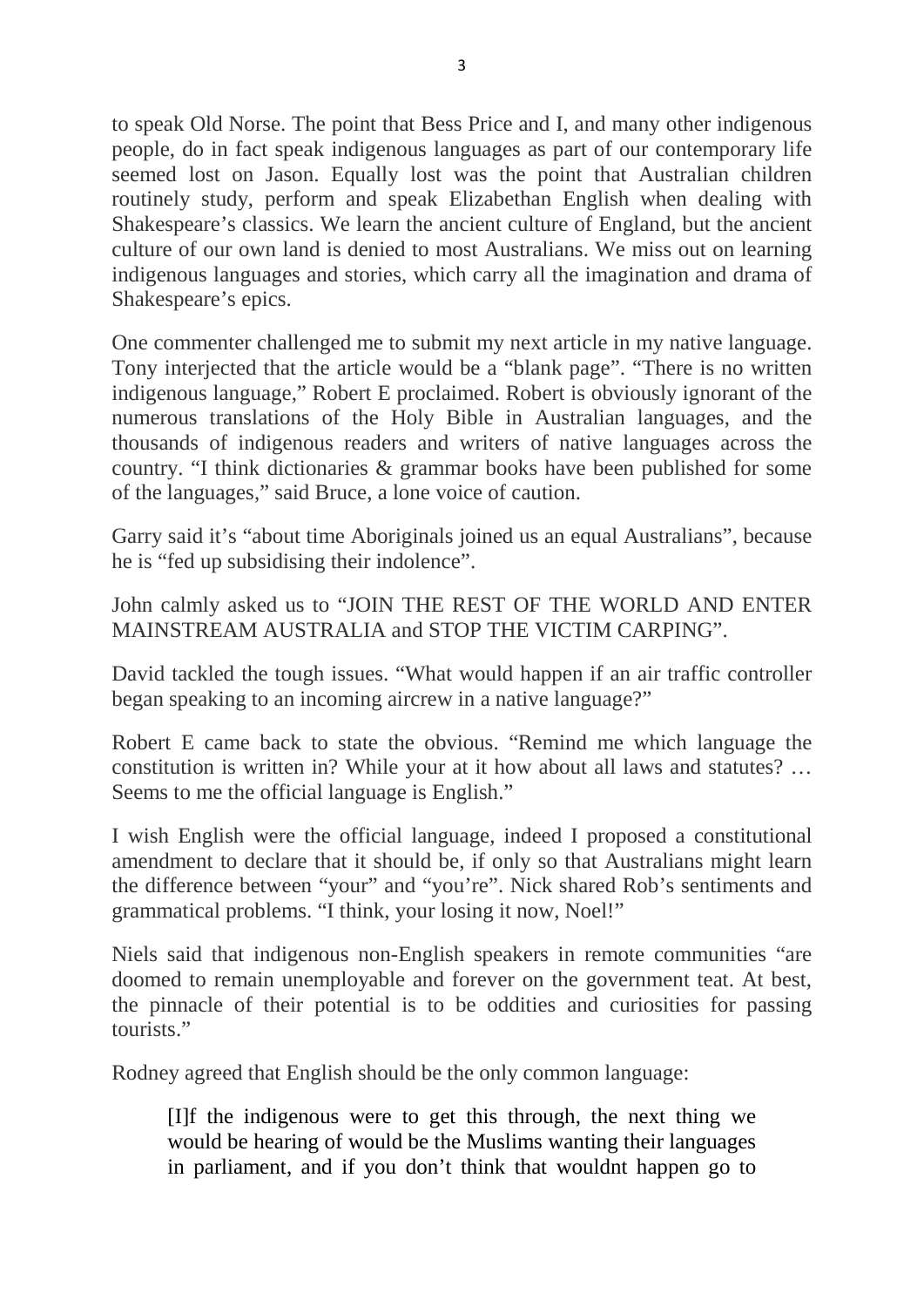many western nations and see how the Muslims have used the UN charters of rights as their claim for equality, currently -Muslims own many councils- in Britten, so guess what they will demand here, and they will be run like any Muslim country govts.

The Anglophile who can't spell "Britain".

In the midst of this, however, were some glimmers of hope. "Recognition of indigenous languages as official languages would enrich the cultural identity of all Australians," said Henrik. "Celebration of indigenous languages may be a uniting force in expressing the diversity and unity of past and future Australia."

"An excellent article expressing balance, respect and recognition of the richness of Australia's indigenous languages heritage," said Andrew.

But Steve spoke more truth than he intended. "I will now go back to my toast and coffee and forget about the Invisible People."

That is the problem. We remain the Invisible People. We remain the Forgotten People, left out of the original settlement and still denied a rightful place in our own country. The people that Robert Menzies and so many other leaders forgot to include in their vision for Australia until Gough Whitlam spoke about the need to locate "their rightful place in the nation".

Some Australians, including some conservatives, see the merit in recognising the indigenous heritage of Australia. All Australians should read *The Forgotten People: Liberal and conservative approaches to recognising indigenous peoples* by Damien Freeman and Shireen Morris. Their book shows that not all right-wing thinkers are racist or uncaring. Many can and do want change. Many want the indigenous heritage to be the heritage of all Australians.

Australians consistently tell us that there is no space for us, our heritage or our people in Australia's national life. But this is our country, too.

When the British ships brought the people, laws, culture and traditions of the United Kingdom to the continent of Australia, they carried with them the legal myth that our land was "terra nullius": belonging to nobody. Through Eurocentric eyes, the colonisers noted the black indigenes who inhabited the land. But to colonisers the people were "savages", without law or social organisation, and no better than beasts or apes. We were not viewed as rightful landowners or sovereign peoples. The logic of terra nullius was politically convenient. It meant that ownership and sovereignty were up for grabs.

Such attitudes had a pervading impact on the way this country was colonised and the terms on which the Australian nation was founded. The view that the land belonged to no one – or, more accurately, to no one worthy of equal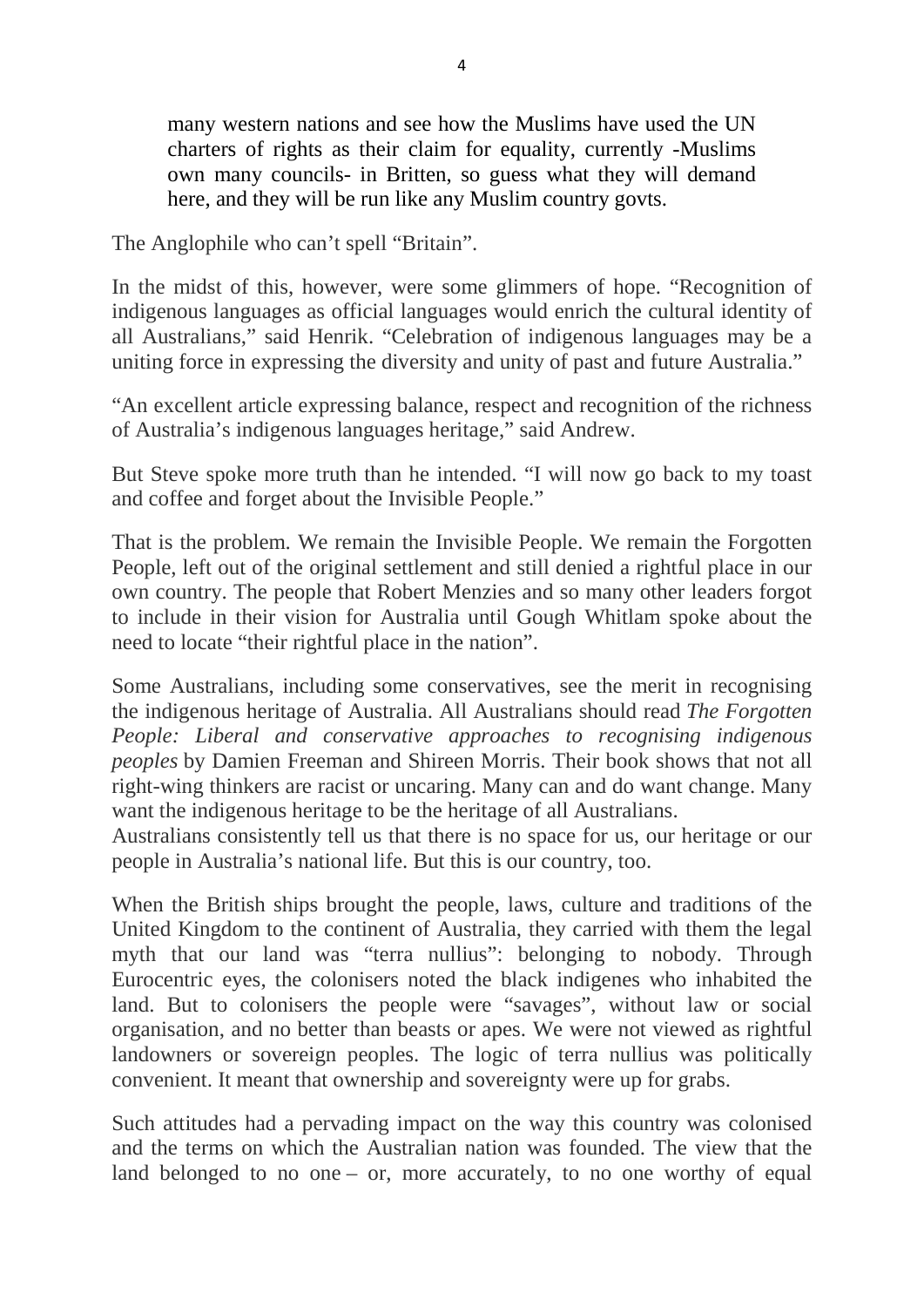respect or equal treatment under the law – largely set the tone for future interactions. It set the tone for the way the founding fathers treated indigenous people in the Constitution. As Patrick Dodson has observed, Australia's Constitution was drafted "in the spirit of terra nullius".

I find it helpful to muse upon what things might have been like had this not been the case. It serves as a useful reminder of what indigenous constitutional recognition seeks to achieve. Had the colonisers not presumed that Australia was terra nullius, had indigenous peoples not been assumed to be "savages", had we been viewed and treated as the sovereign owners of the land on which our people had lived for thousands of years – how might things have been different?

Firstly, we would have had a place at the table in the decade of constitutional negotiations that took place prior to 1901.

There would have been a challenging exercise in cultural exchange. Language would have been the most obvious barrier, but one that the parties would have found ways to overcome – just as they have in other colonised countries. Linguists would have been engaged. Translators would have emerged on all sides. Intercultural dialogue would have formally ensued.

When it came to negotiating the key clauses to deal with indigenous affairs in the new nation, the dialogue would likely have led to a vastly different constitutional outcome. If indigenous representatives could have made a strong case for their fair inclusion in the new nation, it is likely they would have negotiated some form of representation. Representation was key. The colonies ensured that they were guaranteed equal representation in the Senate, despite the variations in their respective populations. Had indigenous peoples been involved in such discussions, they would have negotiated a guaranteed voice in their own affairs. After all, the indigenous population at the time was comparable to that of Western Australia or Tasmania.

What form would indigenous representation in the constitutional compact take? Perhaps indigenous people would have argued for reserved parliamentary seats, like the Maori in New Zealand. Alternatively, the indigenous representatives might have argued for a representative body through which to deal with the new Commonwealth and state parliaments.

Those constitutional negotiations, conducted in First Nations languages and in English, would have set the tone and terms for the birth of the new nation. With the fair input of indigenous peoples, that new nation would not only have been a union of the colonies. It would have been a union with the First Nations, too.